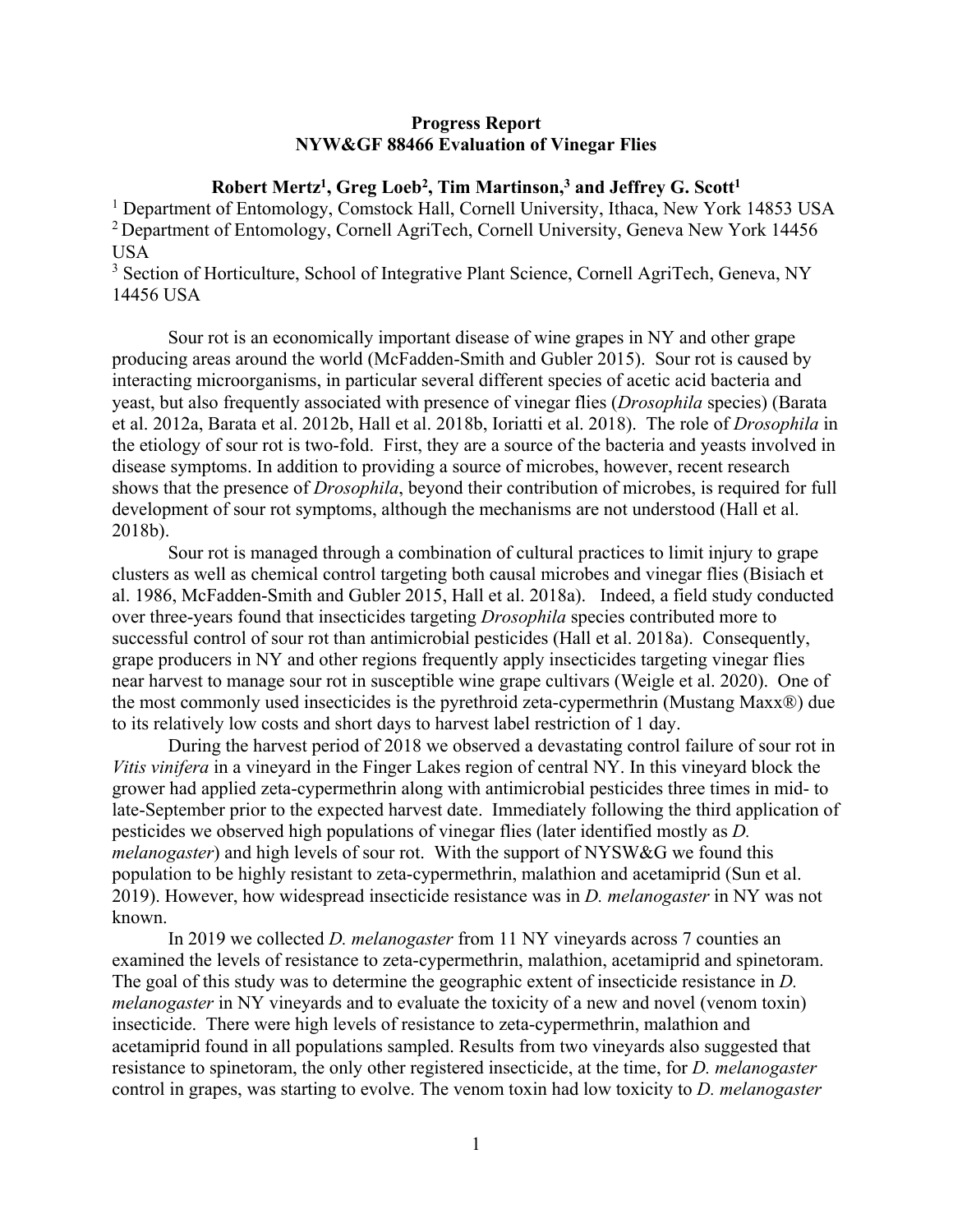suggesting it would not be an effective insecticide to control this pest. We also tested the population we had collected from 2018 and found that the levels of resistance to zetacypermethrin, malathion and acetamiprid were stable. Given these dire results there was a need to identify alternative insecticides for *D. melanogaster* control.

In 2020, with NYSW&G funding, we first examined the toxicity of 14 insecticides against a susceptible strain of *D. melanogaster* in the lab (to learn which insecticides had greatest potential against this species) and next examined the levels of cross resistance, using one of the populations collected in 2019. Eight insecticides were identified that had high levels of toxicity against susceptible *D. melanogaster.* However, there was high levels of cross resistance to six of these insecticides (even though they have never been labeled for use in vineyards). There was significant, but more modest cross-resistance to two insecticides that appear to have the greatest potential: broflanilide and fipronil. We also selected a strain that now is homozygous for resistance to zeta-cypermethrin and another strain that is homozygous resistant to malathion. These strains, however, are still resistant to a wide range of other insecticides (because they originated from multi-resistant populations).

Preliminary field studies with broflanilide were undertaken (based on the laboratory studies detailed above) to compare this novel insecticide with zeta-cypermethrin (Mustang Maxx) and to determine if we can reduce chemical control from weekly (3-4 sprays), to start and close to harvest (2 sprays). The experiments were conducted at Cornell AgriTech using Vignoles grapes, which are very susceptible to sour rot. Both zeta-cypermethrin and broflanilide reduced fly numbers compared to the unsprayed control. The insecticide timing study indicates that two pesticide applications may be as effective at controlling sour rot as four, thereby reducing selection for insecticide resistance, although environmental conditions during late season in 2020 were not conducive to sour rot development.

The results from the 2020 field studies, combined with no reports of zeta-cypermethrin control failures in 2019 and 2020, contrast with the laboratory results that indicate resistance is stable. One possibility is that the resistance levels decrease under field conditions, but simply rise to the same levels each year (or can be pushed to levels that cause control failures in year like 2018). Nothing is known about the variation in resistance in *D. melanogaster* in NY vineyards over time and this is a major data gap in our knowledge.

#### **Materials and Methods**

Two strains of *Drosophila* were used. Canton-S is an insecticide susceptible strain. RMV is a multi-resistant strain collected form Ulster Co. NY in 2019. *D. melanogaster* were reared on standard fly medium (sucrose, cornmeal, yeast, tegosept, acid mix and agar, see https://cornellfly.wordpress.com/protocols/s-food/) under standard laboratory environment (~23 ℃) with a photoperiod of 12L:12D.

Insecticides were obtained from the following suppliers with purity given in parentheses. Abamectin (95.5%), carbaryl (98.1%), chlorfenapyr (99.4%), cyfluthrin (99.2%), fipronil (98%), flubendiamide (99.5%), phosmet (97.0%) and S-indoxacarb (99.5%) were purchased from Chem Service (West Chester, PA). Broflanilide was obtained from BASF (Florham Park, NJ). Chlorantraniliprole (97.8%) was obtained from DuPont (Wilmington, DE). Cyclaniliprole (96.6%) was obtained from LGC Labor GmbH (Augsburg, Germany). Fenpyroximate (99%) was purchased from Sigma-Aldrich (St. Louis, MO). Flupyradifurone (99.4%) was obtained from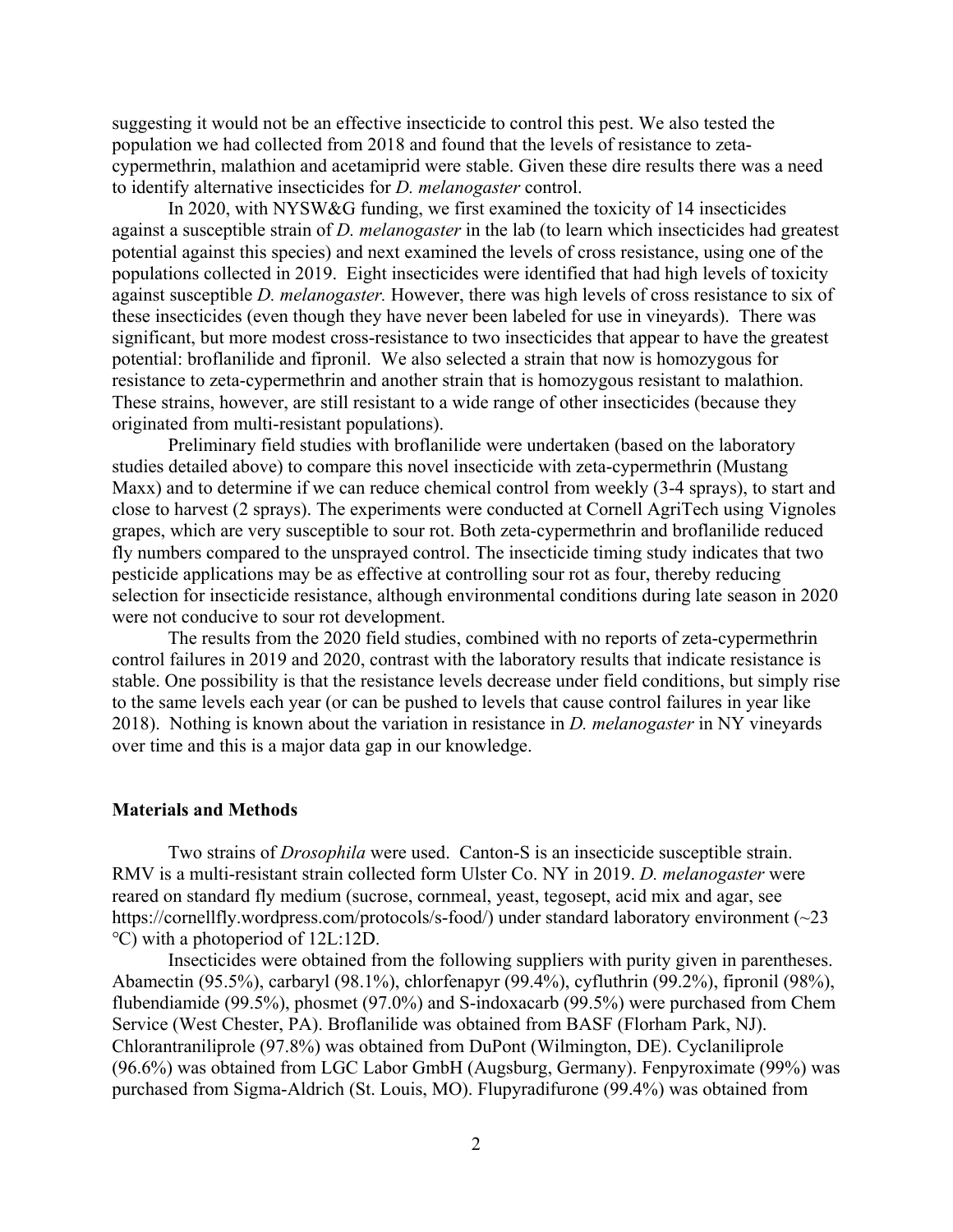Bayer (Kansas City, MO). The Vestaron insecticide was obtained as a formulation (Spear-T liquid concentrate, 2% GS-omega/kappa-Hxtx-Hv1a) from Vestaron Corporation (Kalamazoo, MI).

Bioassays were carried out by residual contact application method as previously described (Sun et al. 2019). Insecticides were dissolved in acetone and 0.5-1.0 mL was applied evenly to the inside of a scintillation vial (Wheaton Scientific, Millville, NJ, USA) with an internal surface area of 38.6 cm<sup>2</sup> and allowed to evaporate on a hot dog rolling machine (Gold Medal Products Co., Cincinnati, OH, USA) for at least 1 hr before flies were placed inside. Controls were treated with acetone only. Stoppers were made with a piece of cotton ball covered by white nylon tulle and applied with 10% sugar water with a syringe. Each treated vial containing 20 female flies (3-7-day-old) was laid on its side and held in a chamber at 25 ℃ with a photoperiod of 16L: 8D. Mortality was assessed after 24 h of exposure for all insecticides (except for slow acting insecticides), and flies were considered dead if they were ataxic. For all concentrations tested, a minimum of 100 flies from each strain were tested over a minimum of two days. All bioassays were replicated a minimum of three times over a minimum of two days. Bioassay data were pooled and analyzed by standard probit analysis using R (Silva 2018) (https://github.com/JuanSilva89/Probit-analysis). The LC<sub>50</sub> determined for Canton-S was used as a single concentration assay to assess levels of cross-resistance in the RMV strain. Insecticides which killed none of the RMV flies were labeled as having "high levels of crossresistance" while those that killed some of the flies (none of them killed 50% of RMV) were labeled as having "low levels of cross-resistance".

 There is a lack of knowledge on whether weekly pesticide applications are necessary to achieve adequate control. We conducted field studies aimed to: 1) determine if we can reduce chemical control from weekly (3-4 sprays) to start and close to harvest (2 sprays) and 2) to evaluate the efficacy of alternative insecticides in controlling Drosophila in vineyards. The experiments were conducted at Cornell AgriTech using Vignoles grapes, which are very susceptible to sour rot. For the insecticide timing trial, as vines approached 15 Brix, we established three treatments: 1) no insecticides or microbial pesticide, 2) weekly applications of insecticide plus oxidate 2.0 (industry standard), and 3) two applications of insecticide + oxidate; one at around 15 Brix, and within a week of harvest (around 21 Brix). For the insecticide efficacy trial, starting at about 17 Brix, we established the following treatments: 1) water control; 2) Mustang Maxx (grower standard), weekly until harvest at a rate of 4 fl oz/A; 3) broflanilide weekly until harvest at a rate of 1.71 fl oz/A rate, and 4) Verdypryn weekly until harvest at a rate of 11 fl oz/A. For each experiment, the efficacy of the treatments was evaluated by 1) clear sticky cards checked weekly for Drosophila, 2) rearing adult flies from a subset of fruit collected near harvest, and 3) assessing incidence and severity of sour rot near harvest.

### **Results and Discussion**

Starting with the field collected flies from 2019, we selected a strain (ZCR) that was homozygous resistant to zeta-cypermethrin and a strain that was homozygous resistant to malathion (MalR). The ZCR strain is 500-fold resistant to zeta-cypermethrin and the MalR strain is 160-fold resistant to malathion. We propose to further study these strains in 2021 (see research proposal).

The most toxic insecticide against the insecticide susceptible Canton-S strain of *D. melanogaster* was broflanilide with an  $LC_{50}$  of 1.6 ng/cm<sup>2</sup> [for reference the zeta-cypermethrin to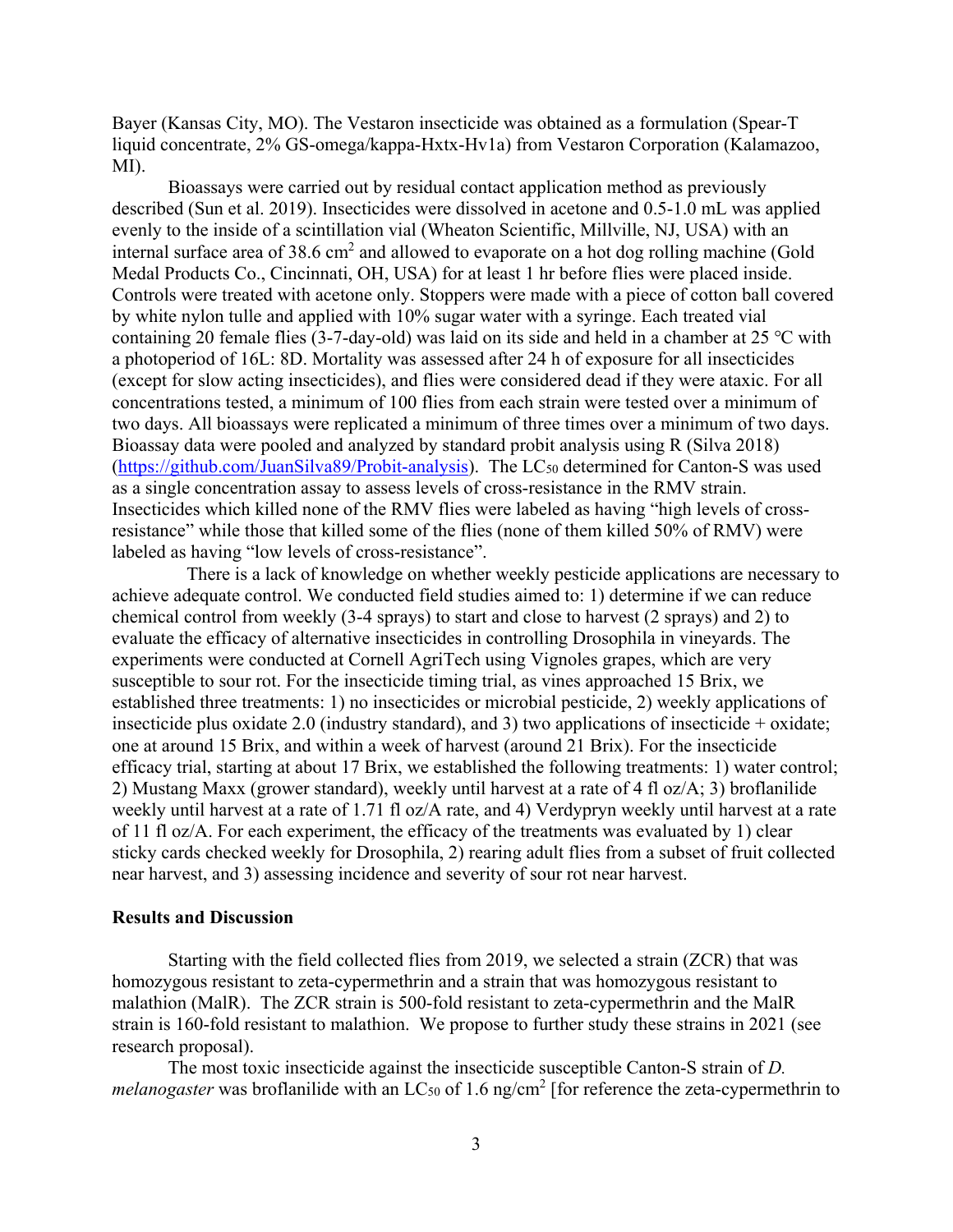Canton-S is 56 ng/cm<sup>2</sup>]. Assuming that compounds of suitable efficacy for field control of *D*. *melanogaster* would have an LC<sub>50</sub> of <100 ng/cm<sup>2</sup>, this indicates eight insecticides with suitable toxicity to *D. melanogaster* (Table 1). Our examination of cross-resistance in the RMV population from 2019 indicated high levels of cross-resistance to all compounds, except broflanilide and fipronil. While the compounds to which we detected cross-resistance are not used for control of *D. melanogaster* in vineyards, many of these have been used in other fruit production systems and it appears that this may be the reason for the cross-resistance levels we observed.

| Insecticide                  | Canton-S $LC_{50}$ (ng/cm <sup>2</sup> ) | RMV19 $e$    |
|------------------------------|------------------------------------------|--------------|
| broflanilide                 | $1.6(1.3-2.0)$                           | r            |
| fipronil                     | $2.2(1.8-2.8)$                           | $\mathbf r$  |
| cyclaniliprole               | $2.2(1.8-2.8)$                           | $\mathbf R$  |
| cyfluthrin                   | $16(14-20)$                              | $\mathbf R$  |
| phosmet                      | $17(15-18)$                              | $\mathbf R$  |
| chlorfenapyr                 | $26(24-28)$                              | $\mathbf{R}$ |
| chlorantraniliprole          | $36(34-41)$                              | $\mathbf R$  |
| S-indoxacarb $b$             | 54 (52-57)                               | $\mathbf R$  |
| flupyradifurone <sup>a</sup> | 390 (310-490)                            | $\mathbf R$  |
| flubendiamide <sup>b</sup>   | 540 (440-650)                            | $\mathbf R$  |
| abamectin <sup>b</sup>       | 1300 (1100-1400)                         | ND           |
| Vestaron $c$                 | 3900 (3200-4700)                         | ND           |
| carbaryl $^{bd}$             | 15000 (13000-16000)                      | $\mathbf R$  |
| fenpyroximate $b$            | >> 1300                                  | <b>ND</b>    |

Table 1. Toxicity of 14 insecticides to susceptible (Canton-S) vinegar flies and relative levels of cross-resistance in a population collected in 2019 from a NY vineyard

*<sup>a</sup>* mortality measured at 48 hr

*<sup>b</sup>* mortality measured at 72 hr

 $c$  mortality measured at 96 hr<sup>d</sup> RMV19 tested at only the Canton-S LC<sub>50</sub> dose

 $e \text{ R}$  = high levels of cross-resistance,  $r =$  low levels of cross-resistance

ND= Not determined

Our field studies did not find differences in the number of *Drosophila* species on sticky cards nor from rearing between weekly sprays (4) and at 15 Brix and close to harvest (2 sprays)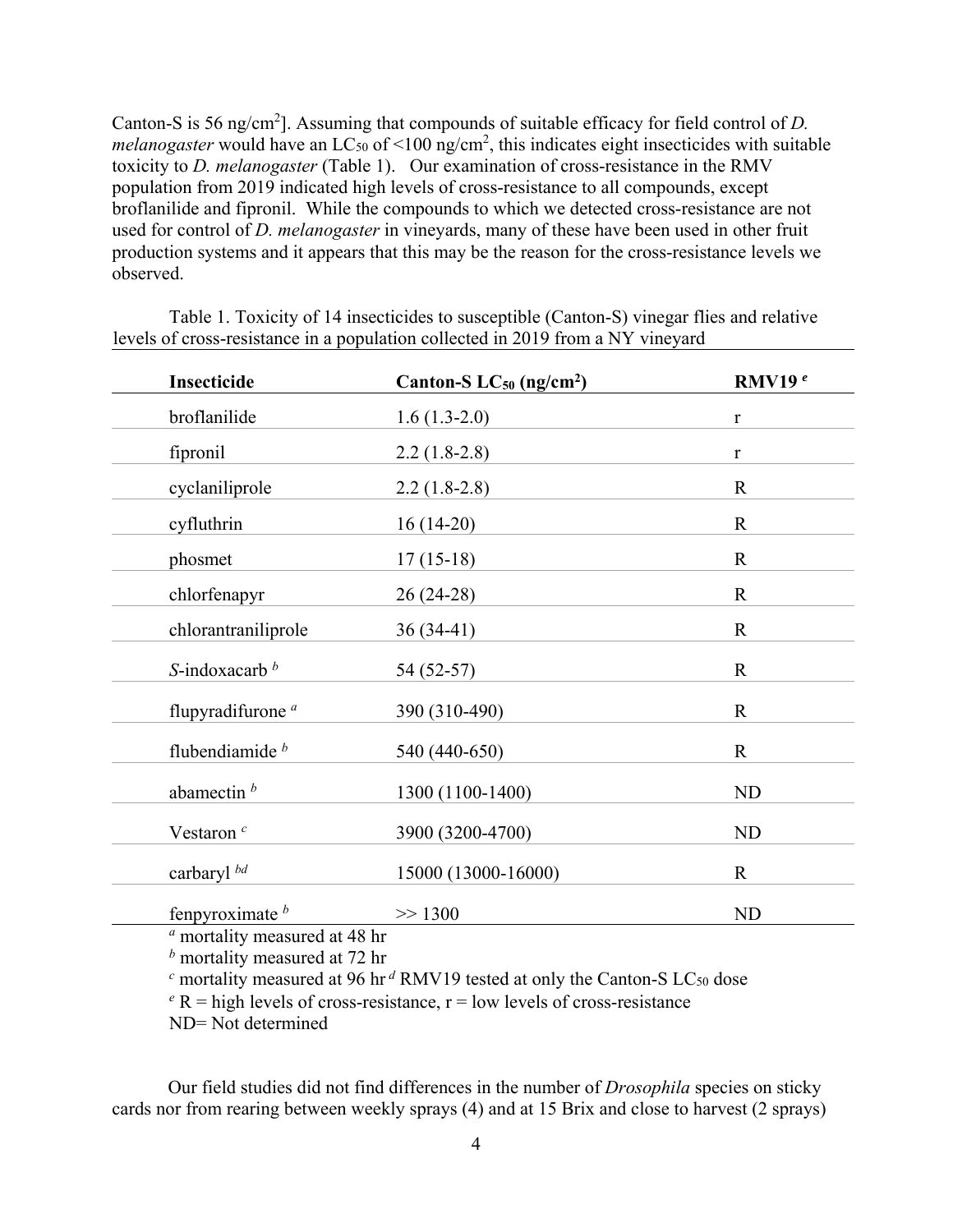but both were significantly reduced compared to unsprayed control. Similarly, no difference was observed in sour rot severity between the weekly and start and near harvest treatments but both treatments had reduced sour rot compared to control. We observed fewer Drosophila on sticky cards in Broflanilide and Mustang Maxx relative to the water control in the insecticide efficacy trial. A fewer number of Drosophila adults were reared from Mustang Maxx-treated vines as well as Verdypryn-treated vines relative to control. We observed a lower percentage of sour rot in Mustang Maxx treated berries than the rest of the insecticide efficacy trial treatments. The insecticide timing study indicates that two pesticide applications may be as effective at controlling sour rot as four, thereby reducing selection for insecticide resistance, although environmental conditions during late season in 2020 were not conducive to sour rot development.

Two small components of the proposed research were not accomplished in 2020 due to the pandemic: the genetic analyses of resistance and the synergist bioassays. We invested eight months into the analysis of the genetics of zeta-cypermethrin resistance. Unfortunately, with just a few weeks to go in the project the undergrad who had been doing the analyses was required to leave Ithaca because of the pandemic. The lab became horribly understaffed (all the undergrad help left town) and we struggled just to keep our different strains of insects alive. Unfortunately, there were just not enough hours in the day at that point to finish the experiments on the genetic analysis and we were banned from conducting research at that point. The budget cut that came along in the fall forced us to cut back and we were not able to complete the insecticide synergist bioassays.

As a complement to insecticide bioassays, it would be valuable to have high throughput DNA-based molecular assays to monitor the frequencies of the resistance alleles. There are several reports from the literature that suggest possible genes/mutations to examine. For zetacypermethrin, or at least for other pyrethroids, *Cyp6a17*, *Cyp6a23* (Battlay et al. 2018, Duneau et al. 2018) have been implicated in resistance, but mutations in the *voltage sensitive sodium channel* (*Vssc*) have not been reported (Scott 2019). For malathion, resistance has been associated with mutations in *Ace* (Menozzi et al. 2004, Battlay et al. 2018) and CYP-mediated detoxification (Houpt et al. 1988), perhaps due to *Cyp6g1* (Battlay et al. 2018). In the case of acetamiprid (a neonicotinoid), nAChR genes (such as *Dα1* or *Dβ2* (Perry et al. 2008)) or *Cyp6g1* (Daborn et al. 2001) have been implicated in resistance to other neonicotinoids such as imidacloprid (Perry et al. 2008). Thus, understanding the mechanisms for decreased toxicity of these insecticides will require further study.

#### **Outreach Activities**

The results of this research were presented (at least as part of) the following talks:

Loeb, G. and Scott, J. 2020. New developments in the management of arthropod pests of grapes. 45 minute talk at the Long Island Ag Forum Viticulture Session on 9 January 2020. Approximately 40 growers and others in the session. Contact hours = 30 contact hours.

Loeb, G. and Scott, J. 2020. What are we learning about fruit fly resistance to insecticides in the Finger Lakes as related to sour rot. 30-minute talk at B.E.V. NY 2020, February 28 2020, in Rochester, NY. Approximately 130 in attendance. Contact hours  $= 65$ .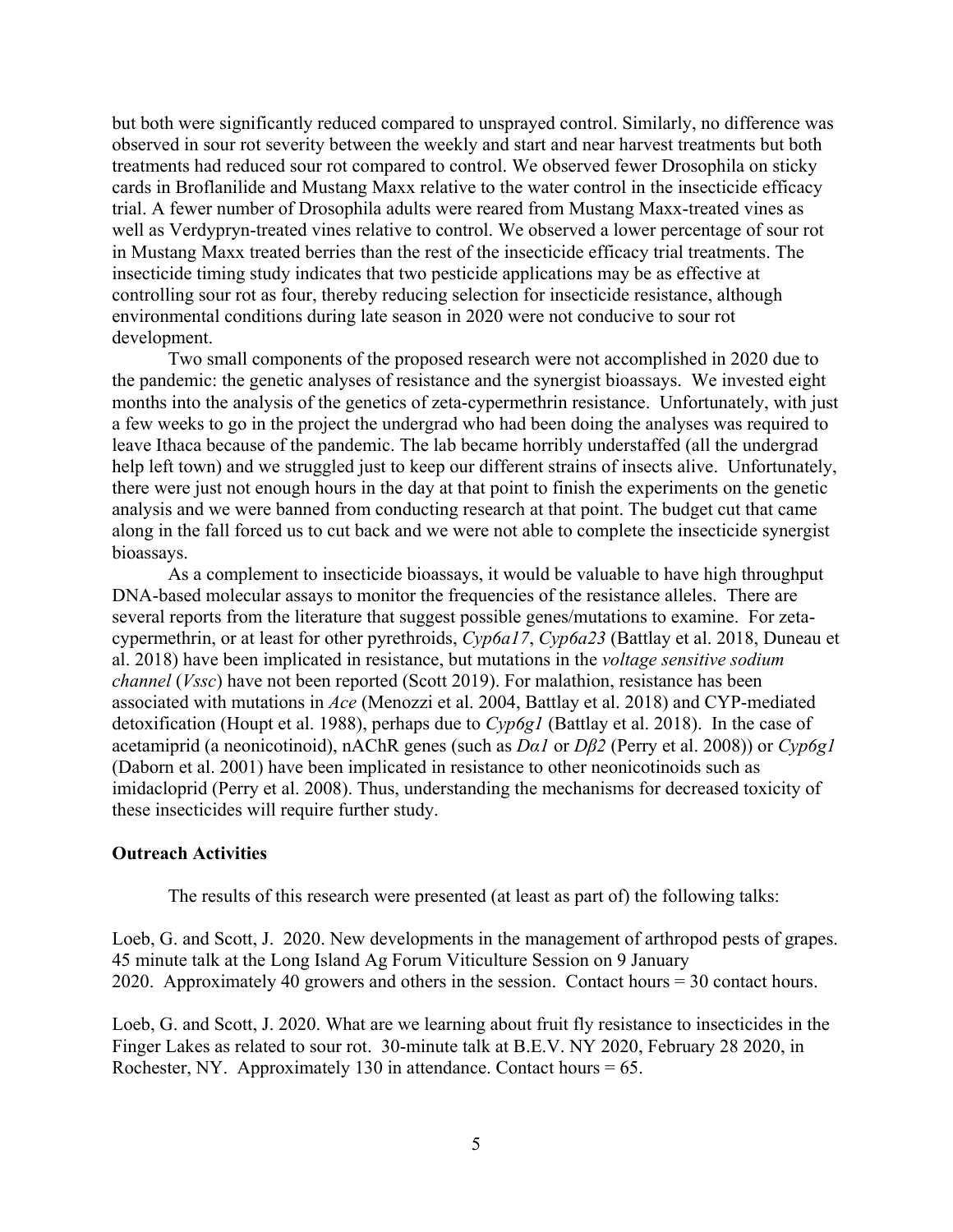Walter-Peterson, H. 2020 – B.E.V. NY 2020 [Business. Enology. Viticulture]: "Evaluation of berry cuticle supplements to reduce cluster rots in vineyards". February 28. About 175 growers.

Loeb, G. 2020. Entomology review for 2020. I participated in an online extension meeting as part of the Finger Lakes Program on May 5, 2020. I spoke for about 15 minutes and then participated in the remainder of the program, including answering questions, for another 1.75 hours. Approximately 150 participants for virtual meeting, including many who received DEC pesticide credits. Contact hours  $= 2 \times 150 = 300$ .

Loeb, G. 2020. Insect Management. Virtual coffee pot meeting organized by CCE in western NY and PA. I presented pest management information for DEC and PA pesticide credit. 20 May 2020. Approximately 31 participants. Spoke and answered questions for about 1.75 hr. Credit hours =  $31 \text{ X } 1.75 = 54.25$ .

Loeb, G. 2020. Insects and post-veraison fruit rots. Online extension meeting organized by Cornell and CCE grape programs on 11 August, 2020. 20-minute presentation. Credit hours = .33 X 80 participants =  $26.5$  contact hours.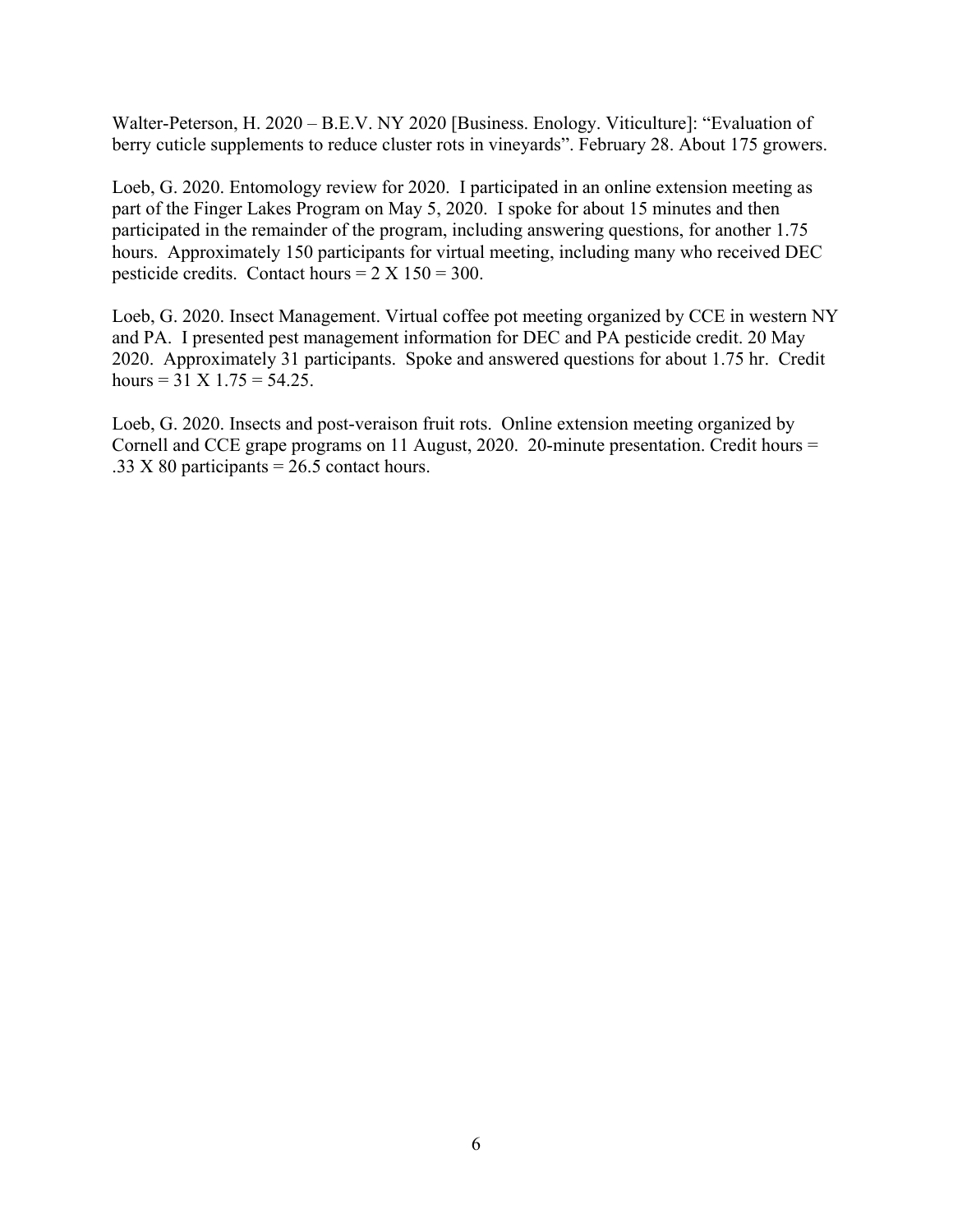# **References Cited**

- **Barata, A., M. Malfeito-Ferreira, and V. Loureiro. 2012a.** Changes in sour rotten grape berry microbiota during ripening and wine fermentation. Internat. J. Food Microbiol. 154: 152- 161.
- **Barata, A., S. C. Santos, M. Malfeito-Ferreira, and V. Loureiro. 2012b.** New insights into the ecological interaction between grape berry microorganisms and *Drosophila* flies during the development of sour rot. Microb. Ecol. 64: 416-430.
- **Battlay, P., P. B. Leblanc, L. Green, N. R. Garud, J. M. Schmidt, A. Fournier-Level, and C. Robin. 2018.** Structural variants and selective sweep foci contribute to insecticide resistance in the *Drosophila* genetic reference panel. G3 8: 3489.
- **Bisiach, M., G. Minervini, and F. Zerbetto. 1986.** Possible integrated control of grapevine sour rot. Vitis 25: 118-128.
- **Daborn, P., S. Boundy, J. Yen, B. Pittendrigh, and R. ffrench-Constant. 2001.** DDT resistance in *Drosophila* correlates with *Cyp6g1* over-expression and confers crossresistance to the neonicotinoid imidacloprid. Mol. Genet. Genomics 266: 556-563.
- **Duneau, D., H. Sun, J. Revah, K. San Miguel, H. D. Kunerth, I. V. Caldas, P. W. Messer, J. G. Scott, and N. Buchon. 2018.** Signatures of insecticide selection in the genome of *Drosophila melanogaster*. G3 8: 3469-3480.
- **Hall, M. E., G. M. Loeb, and W. F. Wilcox. 2018a.** Control of sour rot using chemical and canopy management techniques. Amer. J. Enol. Viticul. 69: 342-350.
- **Hall, M. E., G. M. Loeb, L. Cadle-Davidson, K. J. Evans, and W. F. Wilcox. 2018b.** Grape sour Rot: A four-way interaction involving the host, yeast, acetic acid bacteria and insects. Phytopath. 108: 1429-1442.
- **Houpt, D. R., J. C. Pursey, and R. A. Morton. 1988.** Genes controlling malathion resistance in a laboratory-selected population of *Drosophila melanogaster*. Genome 30: 844-853.
- **Ioriatti, C., R. Guzzon, G. Anfora, F. Ghidoni, V. Mazzoni, T. R. Villegas, D. T. Dalton, and V. M. Walton. 2018.** *Drosophila suzukii* (Diptera: Drosophilidae) contributes to the development of sour rot in grape. J. Econ. Entomol. 111: 283-292.
- **McFadden-Smith, W., and W. D. Gubler. 2015.** Sour Rot, pp. 87-90. In W. F. Wilcox, W. D. Gubler and J. K. Uyemoto (eds.), Compendium of Grape Diseases, Pests, and Disorders, 2nd ed. APS Press, St. Paul, MN.
- **Menozzi, P., M. Shi, A. Lougarre, Z. Tang, and D. Fournier. 2004.** Mutations of acetylcholinesterase which confer insecticide resistance in *Drosophila melanogaster*  populations. BMC Evol. Biol. 4: 1.
- **Perry, T., D. G. Heckel, J. A. McKenzie, and P. Batterham. 2008.** Mutations in *Da1* or *Db2* nicotinic acetylcholine receptor subunits confer resistance to neonicotinoids in *Drosophila melanogaster*. Insect Biochem. Molec. Biol. 38: 520-528.
- **Scott, J. G. 2019.** Life and death at the voltage-sensitive sodium channel: Evolution in response to insecticide use. Ann. Rev. Entomol. 64: 243-257.
- **Silva, J. 2018.** Probit analysis.
- **Sun, H., G. Loeb, H. Walter-Peterson, T. Martinson, and J. G. Scott. 2019.** Insecticide resistance in *Drosophila melanogaster* is associated with field control failure of sour rot disease in a New York vineyard. J. Econ. Entomol. 112: 1498-1501.